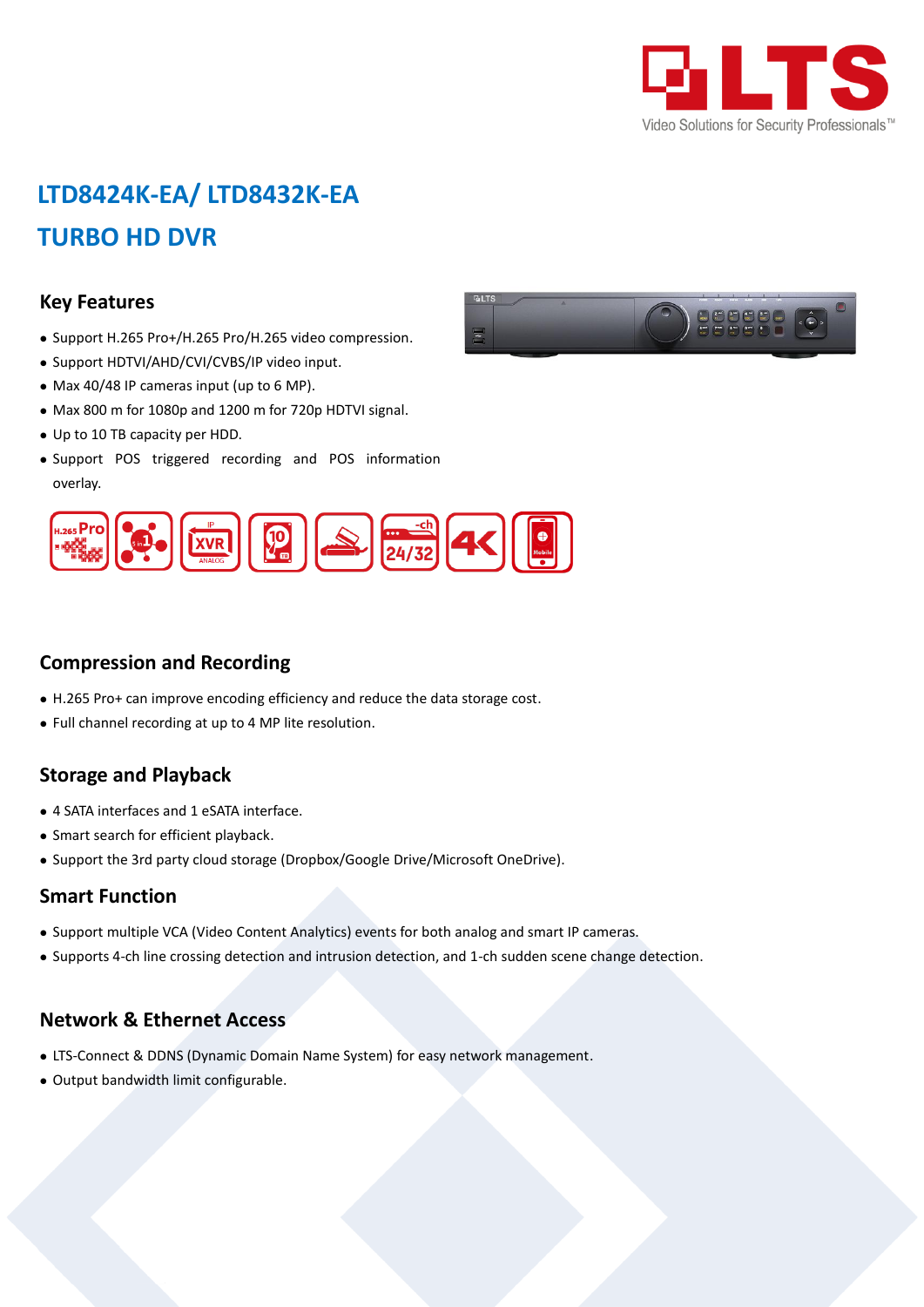

### **Specifications**

| <b>Model</b>               | <b>LTD8424K-EA</b>                                                           | <b>LTD8432K-EA</b>  |  |  |  |
|----------------------------|------------------------------------------------------------------------------|---------------------|--|--|--|
| <b>Recording</b>           |                                                                              |                     |  |  |  |
| <b>Video compression</b>   | H.265 Pro+/H.265 Pro/H.265/H.264+/H.264                                      |                     |  |  |  |
| <b>Encoding resolution</b> | When 1080p Lite mode not enabled:                                            |                     |  |  |  |
|                            | 4 MP lite/3 MP/1080p/1080p lite/720p/WD1/4CIF/VGA/CIF                        |                     |  |  |  |
|                            | When 1080p Lite mode enabled:                                                |                     |  |  |  |
|                            | 4 MP lite/3 MP/1080p lite/720p/720p lite/WD1/4CIF/VGA/CIF                    |                     |  |  |  |
| <b>Frame rate</b>          | Main stream:                                                                 |                     |  |  |  |
|                            | When 1080p Lite mode not enabled:                                            |                     |  |  |  |
|                            | For 4 MP stream access: 4 MP lite@15fps; 1080p lite/720p/WD1/4CIF/VGA/       |                     |  |  |  |
|                            | CIF@25fps (P)/30fps (N)                                                      |                     |  |  |  |
|                            | For 3 MP stream access: 3 MP/1080p/720p/WD1/4CIF/VGA/CIF@15fps               |                     |  |  |  |
|                            | For 1080p stream access: 1080p/720p@15fps; WD1/4CIF/VGA/CIF@25fps (P)        |                     |  |  |  |
|                            | $/30$ fps $(N)$                                                              |                     |  |  |  |
|                            | For 720p stream access: 720p/WD1/4CIF/VGA/CIF@25fps (P)/30fps (N)            |                     |  |  |  |
|                            | When 1080p Lite mode enabled:                                                |                     |  |  |  |
|                            | For 4 MP stream access: 4 MP lite@15fps; 1080p lite/720p lite/WD1/4CIF/      |                     |  |  |  |
|                            | VGA/CIF@25fps (P)/30fps (N)                                                  |                     |  |  |  |
|                            | For 3 MP stream access: 3 MP/1080p lite/720p lite/WD1/4CIF/VGA/CIF@15fps     |                     |  |  |  |
|                            | For 1080p stream access: 1080p lite/720p lite/WD1/4CIF/VGA/CIF@25fps (P)     |                     |  |  |  |
|                            | $/30$ fps $(N)$                                                              |                     |  |  |  |
|                            | For 720p stream access: 720p/WD1/4CIF/VGA/CIF@25fps (P)/30fps (N)            |                     |  |  |  |
|                            | Sub-stream:                                                                  |                     |  |  |  |
|                            | WD1/4CIF@12fps; CIF@25fps (P)/30fps (N)                                      |                     |  |  |  |
| Video bit rate             | 32 Kbps to 6 Mbps                                                            |                     |  |  |  |
| Dual stream                | Support                                                                      |                     |  |  |  |
| <b>Stream type</b>         | Video, Video & Audio                                                         |                     |  |  |  |
| <b>Audio compression</b>   | G.711u                                                                       |                     |  |  |  |
| Audio bit rate             | 64 Kbps                                                                      |                     |  |  |  |
| <b>Video and Audio</b>     |                                                                              |                     |  |  |  |
|                            | 16-ch (up to 40-ch)                                                          | 16-ch (up to 48-ch) |  |  |  |
| IP video input             | Up to 6 MP resolution                                                        |                     |  |  |  |
|                            | Support H.265+/H.265/H.264+/H.264 IP cameras                                 |                     |  |  |  |
| Analog video input         | $24$ -ch                                                                     | $32$ -ch            |  |  |  |
|                            | BNC interface (1.0 Vp-p, 75 $\Omega$ ), supporting coaxitron connection      |                     |  |  |  |
| <b>HDTVI input</b>         | 4 MP, 3 MP, 1080p25, 1080p30, 720p25, 720p30, 720p50, 720p60                 |                     |  |  |  |
|                            | *: The 3 MP signal input is only available for channel 1/2/3/4.              |                     |  |  |  |
| <b>AHD input</b>           | 4 MP, 1080p25, 1080p30, 720p25, 720p30                                       |                     |  |  |  |
| <b>HDCVI input</b>         | 1080p25, 1080p30, 720p25, 720p30                                             |                     |  |  |  |
| <b>CVBS input</b>          | PAL/NTSC                                                                     |                     |  |  |  |
| <b>CVBS output</b>         | 1-ch, BNC (1.0 Vp-p, 75 Ω), resolution: PAL: 704 × 576, NTSC: 704 × 480      |                     |  |  |  |
| HDMI1/VGA output           | 1-ch, 1920 × 1080/60Hz, 1280 × 1024/60Hz, 1280 × 720/60Hz, 1024 × 768/60Hz   |                     |  |  |  |
| <b>HDMI2 output</b>        | 1-ch, 4K (3840 × 2160)/30Hz, 2K (2560 × 1440)/60Hz, 1920 × 1080/60Hz, 1280 × |                     |  |  |  |
|                            | 1024/60Hz, 1280 × 720/60Hz, 1024 × 768/60Hz                                  |                     |  |  |  |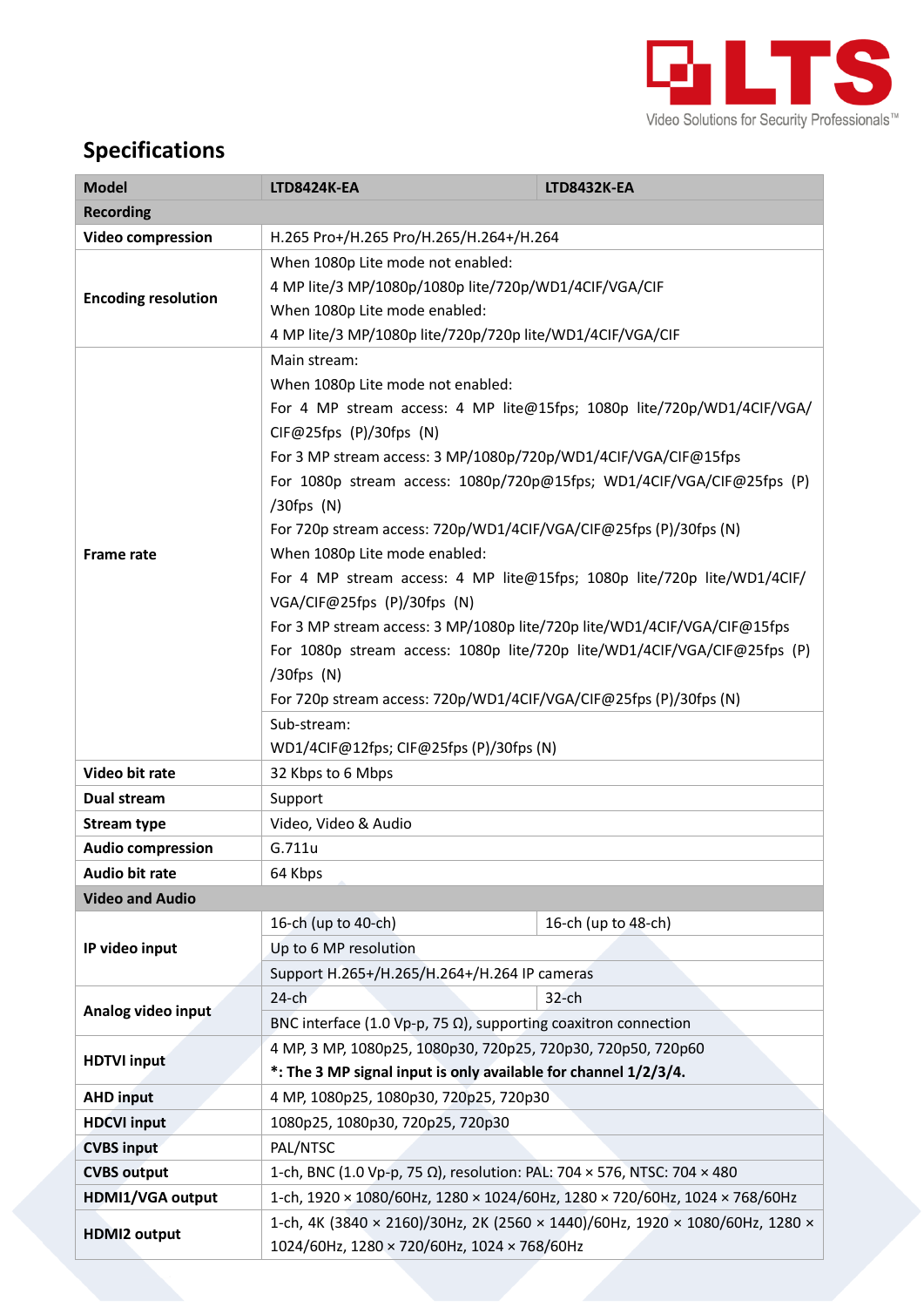

| <b>Audio input</b>                   | 4-ch, RCA (2.0 Vp-p, 1 K $\Omega$ )                                        |  |  |  |
|--------------------------------------|----------------------------------------------------------------------------|--|--|--|
| <b>Audio output</b>                  | 1-ch, RCA (Linear, 1 KΩ)                                                   |  |  |  |
| Two-way audio                        | 1-ch, RCA (2.0 Vp-p, 1 $K\Omega$ ) (independent)                           |  |  |  |
| Synchronous playback                 | $16$ -ch                                                                   |  |  |  |
| <b>Network</b>                       |                                                                            |  |  |  |
| <b>Remote connections</b>            | 128                                                                        |  |  |  |
| <b>Network protocols</b>             | TCP/IP, PPPoE, DHCP, LTS-Connect, DNS, DDNS, NTP, SADP, NFS, iSCSI, UPnP™, |  |  |  |
|                                      | HTTPS, ONVIF, SNMP                                                         |  |  |  |
| <b>Network interface</b>             | 1, RJ45 10M/100M/1000M self-adaptive Ethernet interface                    |  |  |  |
| <b>Auxiliary interface</b>           |                                                                            |  |  |  |
| <b>SATA</b>                          | 4 SATA interfaces                                                          |  |  |  |
| <b>eSATA</b>                         | Support                                                                    |  |  |  |
| Capacity                             | Up to 10 TB capacity for each disk                                         |  |  |  |
| Serial interface                     | RS-232, RS-485 (full-duplex), Keyboard                                     |  |  |  |
| Alarm in/out                         | 16/4                                                                       |  |  |  |
| <b>USB</b> interface                 | Front panel: $2 \times$ USB 2.0                                            |  |  |  |
|                                      | Rear panel: 1 × USB 3.0                                                    |  |  |  |
| <b>General</b>                       |                                                                            |  |  |  |
| Power supply                         | 100 to 240 VAC, 50 to 60 Hz, 1.1 A                                         |  |  |  |
| Consumption                          | $\leq 45$ W                                                                |  |  |  |
| (without HDD)                        |                                                                            |  |  |  |
| <b>Working temperature</b>           | -10 °C to +55 °C (+14 °F to +131 °F)                                       |  |  |  |
| <b>Working humidity</b>              | 10% to 90%                                                                 |  |  |  |
| Dimensions ( $W \times D \times H$ ) | $440 \times 390 \times 70$ mm (17.3 $\times$ 15.4 $\times$ 2.8 inch)       |  |  |  |
| <b>Weights (without HDD)</b>         | ≤ 7 kg (15.4 lb)                                                           |  |  |  |